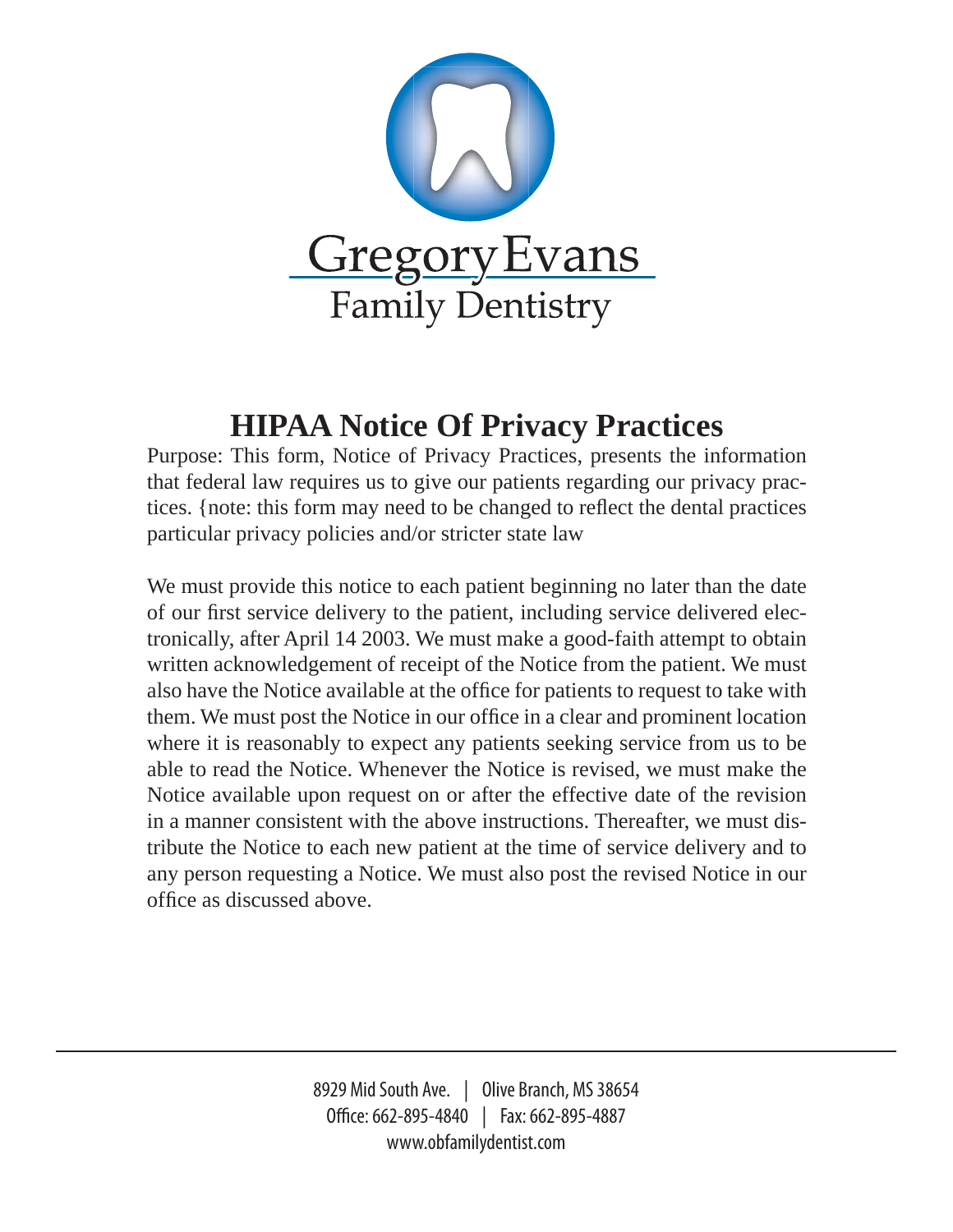## **NOTICE OF PRIVACY PRACTICES**

THIS NOTICE DESCRIBES HOW HEALTH INFORMATION ABOUT YOU MAY BE USED AND DISCLOSED AND HOW YOU CAN GET ACCESS TO THIS INFORMATION.

### PLEASE REVIEW IT CAREFULLY. THE PRIVACY OF YOUR HEALTH INFORMATION IS IMPORTANT TO US.

#### **OUR LEGAL DUTY**

We are required by applicable federal and state law to maintain the privacy of your health information. We are also required to give you this Notice about our privacy practices, our legal duties, and your rights concerning your health information. We must follow the privacy practices that are described in this Notice while it is in effect. This Notice takes effect April 14, 2003 ... and will remain in effect until we replace it.

We reserve the right to change our privacy practices and the terms of this Notice at any time, provided such changes are permitted by applicable law. We reserve the right to make the changes in our privacy practices and the new terms of our Notice effective for all health information that we maintain, including health information we created or received before we made the changes. Before we make a significant change in our privacy practices, we will change this Notice and make the new Notice available upon request.

You may request a copy of our Notice at any time. For more information about our privacy practices, or for additional copies of this Notice, please contact us using the information listed at the end of this Notice.

#### USES AND DISCLOSURES OF HEALTH INFORMATION

We use and disclose health information about you for treatment, payment, and healthcare operations. For example:

Treatment: We may use or disclose your health information to a physician or other healthcare provider providing treatment to you.

Payment: We may use and disclose your health information to obtain payment for services we provide to you.

Healthcare Operations: We may use and disclose your health information in connection with our healthcare operations. Healthcare operations include quality assessment and improvement activities, reviewing the competence or qualifications of healthcare professionals, evaluating practitioner and provider performance, conducting training programs, accreditation, certification, licensing or credentialing activities.

Your Authorization: In addition to our use of your health information for treatment, payment or healthcare operations, you may give us written authorization to use your health information or to disclose it to anyone for any purpose. If you give us an authorization, you may revoke it in writing at any time. Your revocation will not affect any use or disclosures permitted by your authorization while it was in effect. Unless you give us a written authorization, we cannot use or disclose your health information for any reason except those described in this Notice.

To Your Family and Friends: We must disclose your health information to you, as described in the Patient Rights section of this Notice. We may disclose your health information to a family member, friend or other person to the extent necessary to help with your healthcare or with payment for your healthcare, but only if you agree that we may do so.

Persons Involved In Care: We may use or disclose health information to notify, or assist in the notification of (including identifying or locating) a family member, your personal representative or another person responsible for your care, of your location, your general condition, or death. If you are present, then prior to use or disclosure of your health information, we will provide you with an opportunity to object to such uses or disclosures. In the event of your incapacity or emergency circumstances, we will disclose health information based on a determination using our professional judgment disclosing only health information that is directly relevant to the person's involvement in your healthcare. We will also use our professional judgment and our experience with common practice to make reasonable inferences of your best interest in allowing a person to pick up filled prescriptions, medical supplies, x-rays, or other similar forms of health information.

Marketing Health-Related Services: We will not use your health information for marketing communications without your written authorization.

Required by Law: We may use or disclose your health information when we are required to do so by law.

Abuse or Neglect: We may disclose your health information to appropriate authorities if we reasonably believe that you are a possible victim of abuse, neglect, or domestic violence or the possible victim of other crimes. We may disclose your health information to the extent necessary to avert a serious threat to your health or safety or the health or safety of others.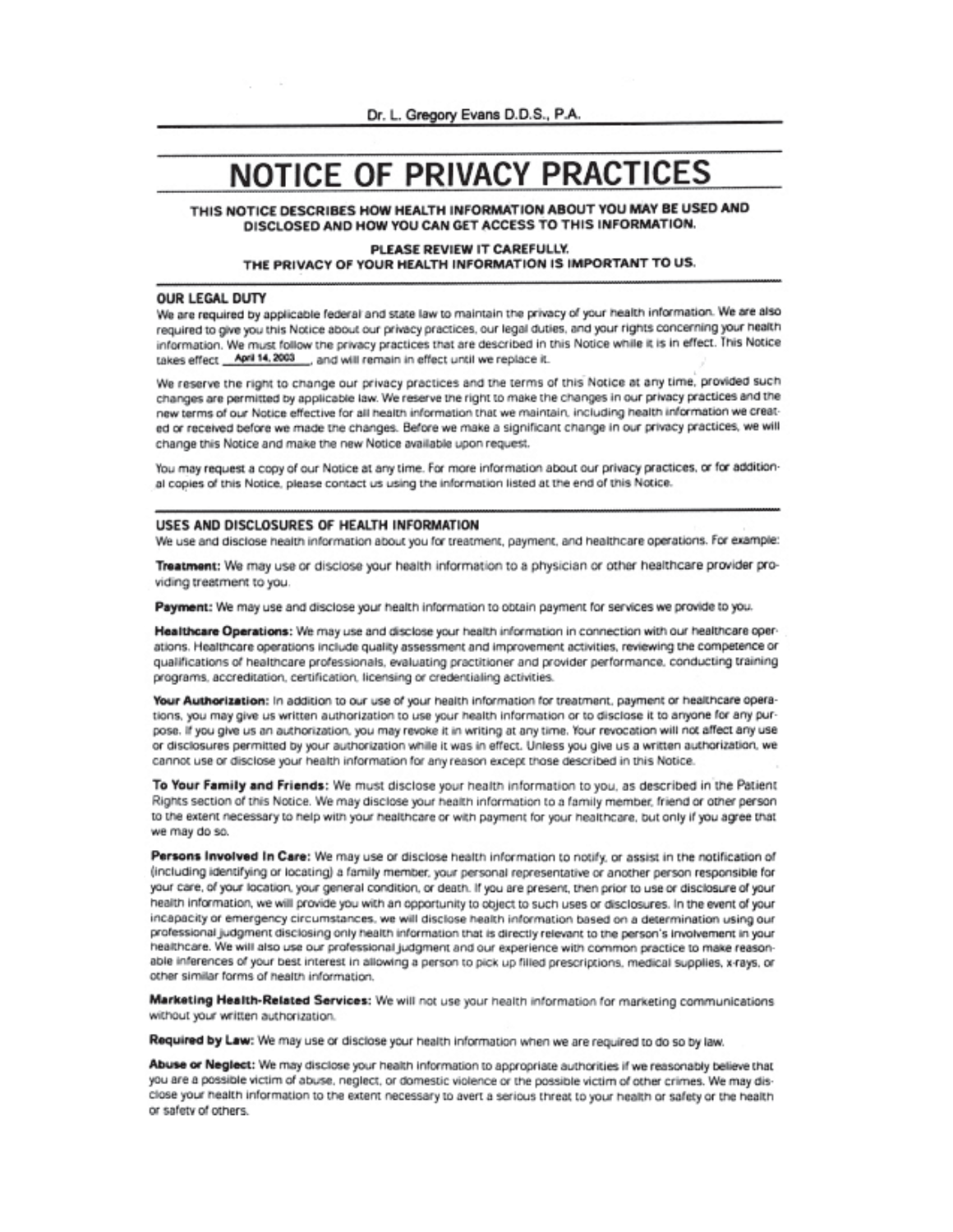National Security: We may disclose to military authorities the health information of Armed Forces personnel under certain circumstances. We may disclose to authorized federal officials health information required for lawful intelligence, counterintelligence, and other national security activities. We may disclose to correctional institution or law enforcement official having lawful custody of protected health information of inmate or patient under certain circumstances

Appointment Reminders: We may use or disclose your health information to provide you with appointment reminders (such as voicemail messages, postcards, or letters).

#### **PATIENT RIGHTS**

Access: You have the right to look at or get copies of your health information, with limited exceptions. You may request that we provide copies in a format other than photocopies. We will use the format you request unless we cannot practicably do so. (You must make a request in writing to obtain access to your health information. You may obtain a form to request access by using the contact information listed at the end of this Notice. We will charge you a reasonable cost-based fee for expenses such as copies and staff time. You may also request access by sending us a letter to the address at the end of this Notice. If you request copies, we will charge you \$0.90 for each page, \$ 10.00 per hour for staff time to locate and copy your health information, and postage if you want the copies mailed to you. If you request an alternative format, we will charge a cost-based fee for providing your health information in that format. If you prefer, we will prepare a summary or an explanation of your health information for a fee. Contact us using the information listed at the end of this Notice for a full explanation of our fee structure.)

Disclosure Accounting: You have the right to receive a list of instances in which we or our business associates disclosed your health information for purposes, other than treatment, payment, healthcare operations and certain other activities, for the last 6 years, but not before April 14, 2003. If you request this accounting more than once in a 12-month period, we may charge you a reasonable, cost-based fee for responding to these additional requests.

Restriction: You have the right to request that we place additional restrictions on our use or disclosure of your health information. We are not required to agree to these additional restrictions, but if we do, we will abide by our agreement (except in an emergency).

Alternative Communication: You have the right to request that we communicate with you about your health information by alternative means or to alternative locations. (You must make your request in writing.) Your request must specify the alternative means or location, and provide satisfactory explanation how payments will be handled under the alternative means or location you request.

Amendment: You have the right to request that we amend your health information. (Your request must be in writing, and it must explain why the information should be amended.) We may deny your request under certain circumstances.

Electronic Notice: If you receive this Notice on our Web site or by electronic mail (e-mail), you are entitled to receive this Notice in written form.

### **QUESTIONS AND COMPLAINTS**

If you want more information about our privacy practices or have questions or concerns, please contact us.

If you are concerned that we may have violated your privacy rights, or you disagree with a decision we made about access to your health information or in response to a request you made to amend or restrict the use or disclosure of your health information or to have us communicate with you by alternative means or at alternative locations, you may complain to us using the contact information listed at the end of this Notice. You also may submit a written complaint to the U.S. Department of Health and Human Services. We will provide you with the address to file your complaint with the U.S. Department of Health and Human Services upon request.

We support your right to the privacy of your health information. We will not retaliate in any way if you choose to file a complaint with us or with the U.S. Department of Health and Human Services.

Contact Officer: Cathy Eason, Office Manager

Telephone: (662) 895-4840

Fax: (662) 895-4887

E-mail:

## Assess: 8929 MidSouth Avenue Olive Branch MS, 38654

This form is acucational only, does not constitute tegel acvice, and covers only federal, not state, law (August 14, 2002).

<sup>4 2002</sup> American Donus Association

All Rights Reserved

Repreduction and use of this form by dentities and their stuff is pormitted. Any other use, duplication or cliteration of this form by any other party requires the prior when approved of the American Donue Association